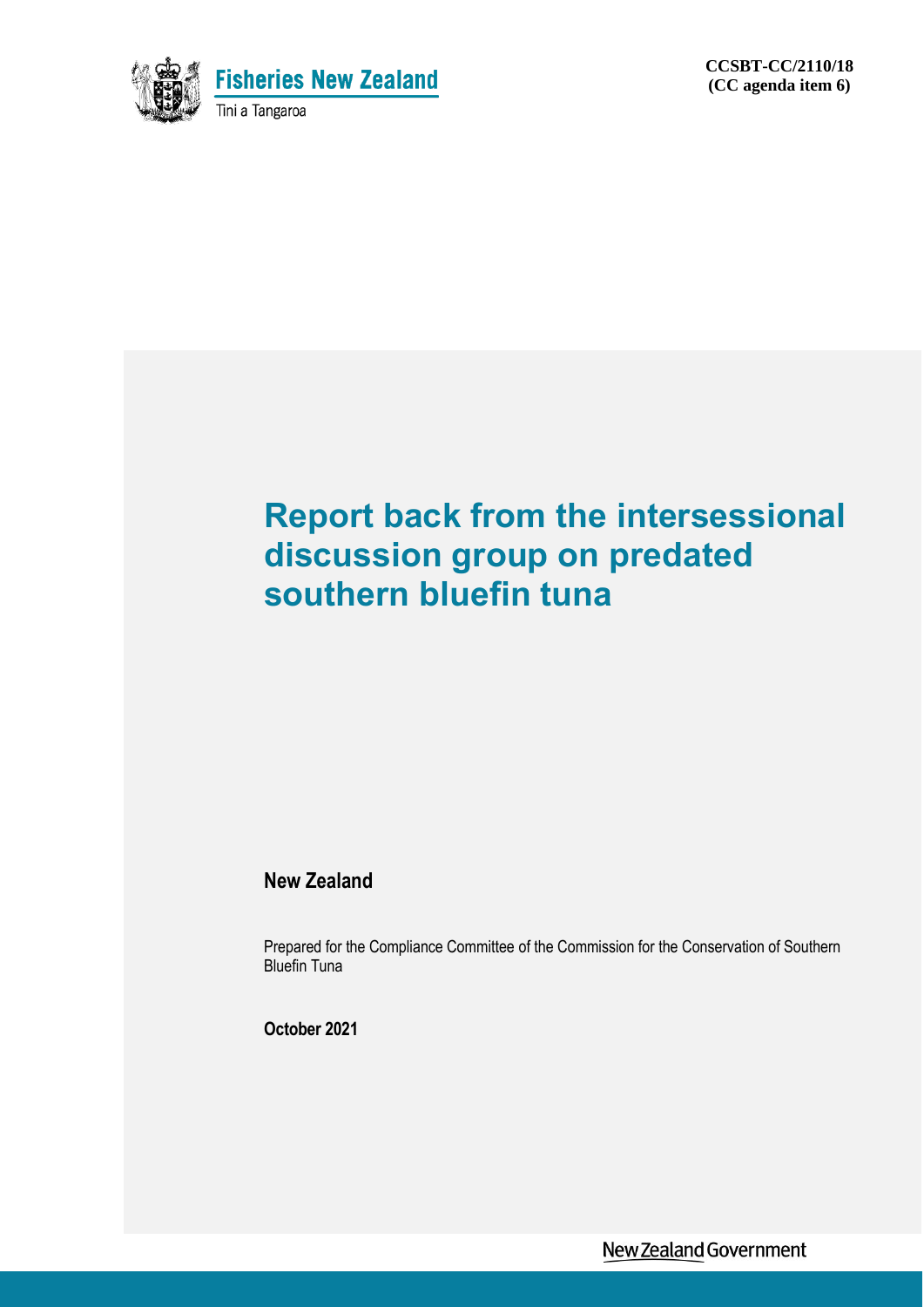## **1 Background**

During last year's Compliance Committee meeting, it was agreed that there should be consistency amongst members in accounting for predated southern bluefin tuna (SBT). The need for further discussion on the issue was identified during discussion on agenda item 2, *Other matters,* and reported as follows:

*There was discussion on whether depredation should be included in Members' Attributable SBT Catch. The Secretariat read out the CCSBT's definition of the Attributable SBT Catch. It was noted that the definition includes "the total Southern Bluefin Tuna mortality resulting from fishing activities within its jurisdiction or control". However, the inter alia examples provided in the definition did not include depredation. The meeting agreed that depredation had not been contemplated when the definition of the Attributable SBT Catch was adopted and that it is uncertain as to whether depredation should be included.* 

### **2 Introduction**

New Zealand offered to lead an intersessional discussion group to discuss how predated SBT should be covered in the application of Attributable SBT Catch.

On 24 February 2021, New Zealand, via the Secretariat, circulated a request to Members of the discussion group to populate a table detailing how predated SBT are currently accounted for.

Members provided information in the table on whether predated SBT were currently accounted for and, if so, under which component of Attributable SBT Catch. Members also provided information in the table on:

- the sources of information available on predated SBT;
- the methodology used to estimate the quantity of predated SBT; and
- potential uncertainties in that methodology.

### **3 Results and discussion points**

The compilation of responses provided by Members<sup>1</sup> can be found in the Appendix.

In summary, there are three key issues that the responses highlight:

- 1. There is a variety of different approaches that members are taking to account for predated SBT;
- 2. Not all members estimate predated SBT; and
- 3. Not all members account for predated SBT within their allocations.

The responses highlight that there are varying current practices amongst Members in relation to predated SBT. The varying practices have meant that the group is not in a position to put forward a preferred method, and is seeking further guidance from the Compliance Committee.

<sup>&</sup>lt;sup>1</sup> With the exception of the EU, all Members populated the table.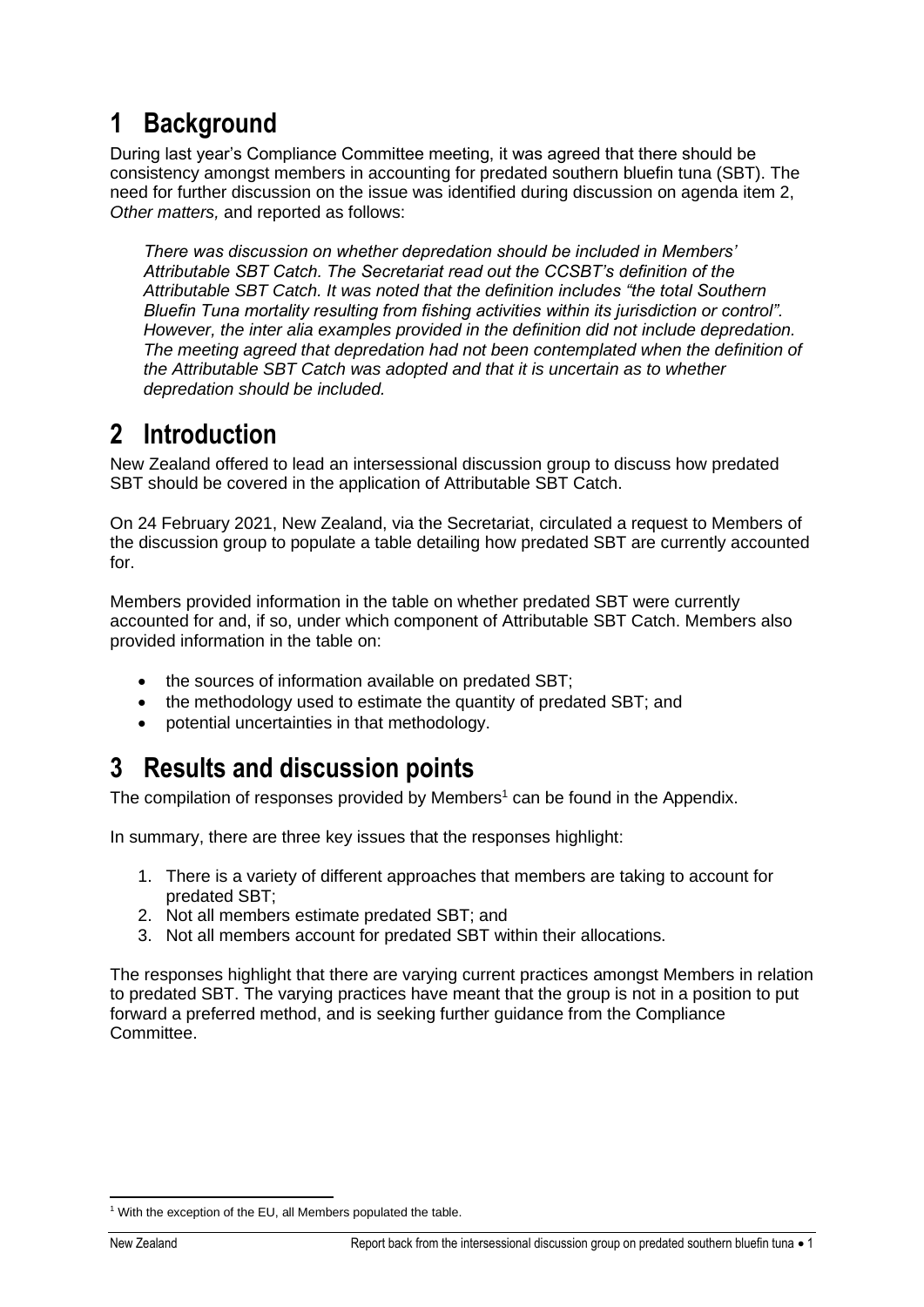Guidance and advice that could be helpful to the group would be in regard to:

*How to account for predated SBT:*

- 1. If predated SBT is to be accounted for as part of Attributable SBT Catch, from a Compliance perspective, which component should it be included in:
	- a. Commercial catch
	- b. Discard mortality; or
	- c. Be its own component of attributable catch?

*How to estimate predated SBT:*

2. Should advice be sought from the Extended Scientific Committee on what information would be needed from Members to be able to provide advice on how the quantity of predated SBT should be estimated?

#### **4 Conclusion**

In conclusion, the many differing approaches used by Members when dealing with predated SBT did not allow the working group to identify a preferred method at this stage. The group is now seeking further guidance from the Compliance Committee on how best to continue developing a consistent approach.

New Zealand wishes to thank Members for their participation in the process so far.